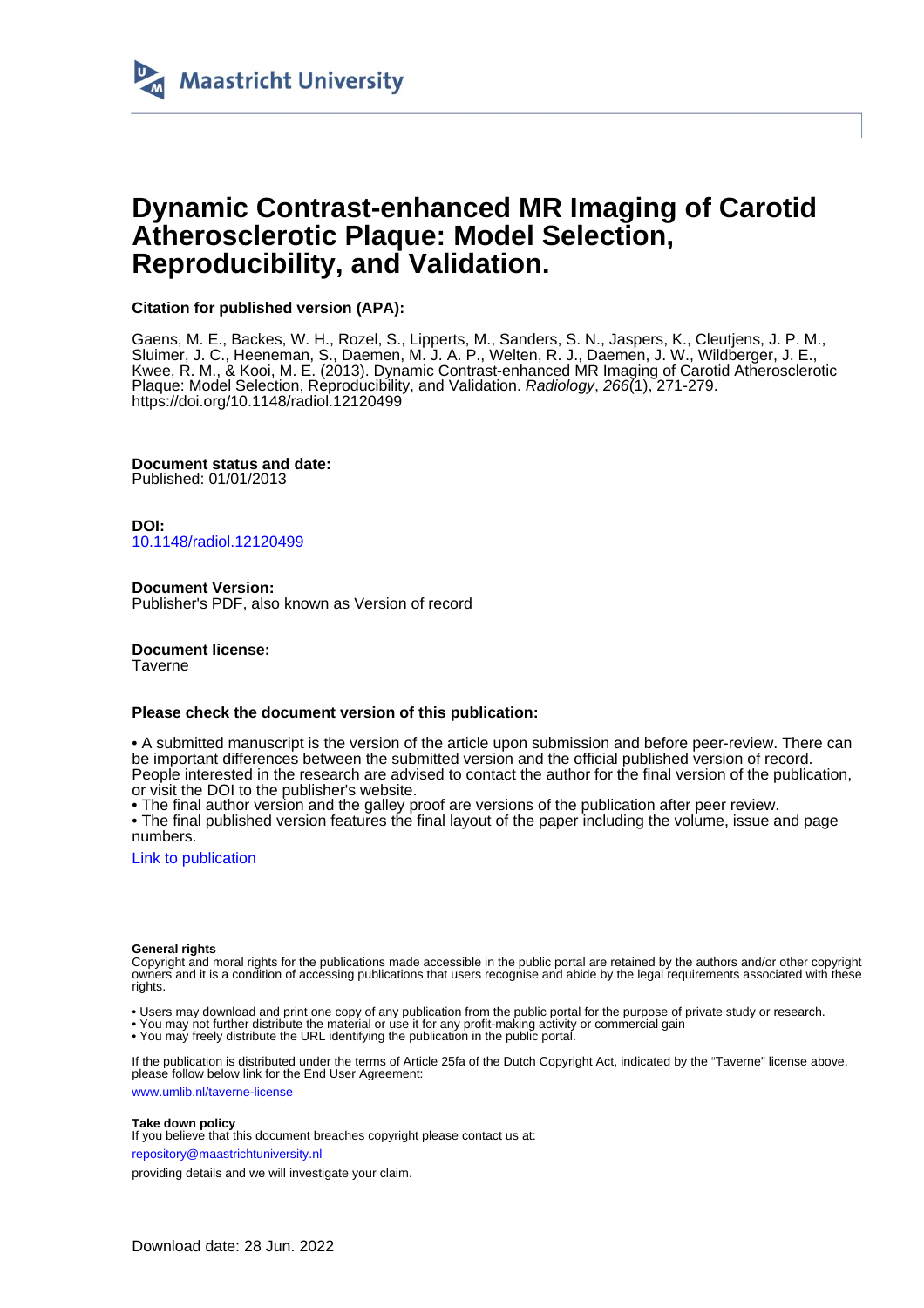Michaela E. Gaens, MSc Walter H. Backes, PhD Stefan Rozel, MSc Matthijs Lipperts, MSc Stefan N. Sanders, BSc Karolien Jaspers, MSc Jacques P. M. Cleutjens, PhD Judith C. Sluimer, PhD Sylvia Heeneman, PhD Mat J. A. P. Daemen, MD, PhD Rob J. T. J. Welten, MD, PhD Jan-Willem H. Daemen, MD, PhD Joachim E. Wildberger, MD Robert M. Kwee, MD, PhD M. Eline Kooi, PhD

<sup>1</sup> From the Department of Radiology (M.E.G., W.H.B., S.R., M.L., S.N.S., K.J., J.E.W., R.M.K., M.E.K.), Cardiovascular Research Institute Maastricht (M.E.G., W.H.B., J.C.S., S.H., M.J.A.P.D., J.E.W., M.E.K.), Department of Pathology (J.P.M.C., J.C.S., S.H., M.J.A.P.D.), and Department of Surgery (J.W.H.D.), Maastricht University Medical Center, P.O. Box 5800, 6202 AZ Maastricht, the Netherlands; School for Mental Health and Neuroscience, Maastricht University, Maastricht, the Netherlands (W.H.B.); and Department of Surgery, Atrium Medical Centre Parkstad, Heerlen, the Netherlands (R.J.T.J.W.). Received March 1, 2012; revision requested April 9; revision received June 28; accepted July 10; final version accepted July 17. This research was performed within the framework of CTMM, the Center for Translational Molecular Medicine (www.ctmm.nl), project PARISk (grant 01C-202), and supported by the Netherlands Heart Foundation. **Address correspondence to** M.E.K. (e-mail: *eline.kooi@mumc.nl*).

© RSNA, 2012

# Dynamic Contrast-enhanced MR Imaging of Carotid **Atherosclerotic Plaque: Model** Selection, Reproducibility, and Validation<sup>1</sup>

Materials and Methods:

**Purpose:** To compare four known pharmacokinetic models for their ability to describe dynamic contrast material–enhanced magnetic resonance (MR) imaging of carotid atherosclerotic plaques, to determine reproducibility, and to validate the results with histologic findings.

> The study was approved by the institutional medical ethics committee. Written informed consent was obtained from all patients. Forty-five patients with 30%–99% carotid stenosis underwent dynamic contrast-enhanced MR imaging. Plaque enhancement was measured at 16 time points at approximately 25-second image intervals by using a gadolinium-based contrast material. Pharmacokinetic parameters (volume transfer constant, *K*trans; extracellular extravascular volume fraction,  $v_e$ ; and blood plasma fraction,  $v_p$ ) were determined by fitting a two-compartment model to plaque and blood gadolinium concentration curves. The relative fit errors and parameter uncertainties were determined to find the most suitable model. Sixteen patients underwent imaging twice to determine reproducibility. Carotid endarterectomy specimens from 16 patients who were scheduled for surgery were collected for histologic validation. Parameter uncertainties were compared with the Wilcoxon signed rank test. Reproducibility was assessed by using the coefficient of variation. Correlation with histologic findings was evaluated with the Pearson correlation coefficient.

**Results:** The mean relative fit uncertainty  $(\pm$ standard error) for  $K<sup>trans</sup>$  was 10%  $\pm$  1 with the Patlak model, which was significantly lower than that with the Tofts  $(20\% \pm 1)$ , extended Tofts (33%  $\pm$  3), and extended graphical (29%  $\pm$ 3) models ( $P < .001$ ). The relative uncertainty for  $v_p$  was  $20\% \pm 2$  with the Patlak model and was significantly higher with the extended Tofts (46%  $\pm$  9) and extended graphical  $(35\% \pm 5)$  models  $(P < .001)$ . The reproducibility (coefficient of variation) for the Patlak model was 16% for *K*trans and 26% for  $v_{\rm p}$ . Significant positive correlations were found between  $K^{\text{trans}}$  and the endothelial microvessel content determined on histologic slices (Pearson  $\rho = 0.72$ ,  $P = .005$ ).

**Conclusion:** The Patlak model is most suited for describing carotid plaque enhancement. Correlation with histologic findings validated *K*trans as an indicator of plaque microvasculature, and the reproducibility of *K*trans was good.

 $\textcirc$  RSNA 2012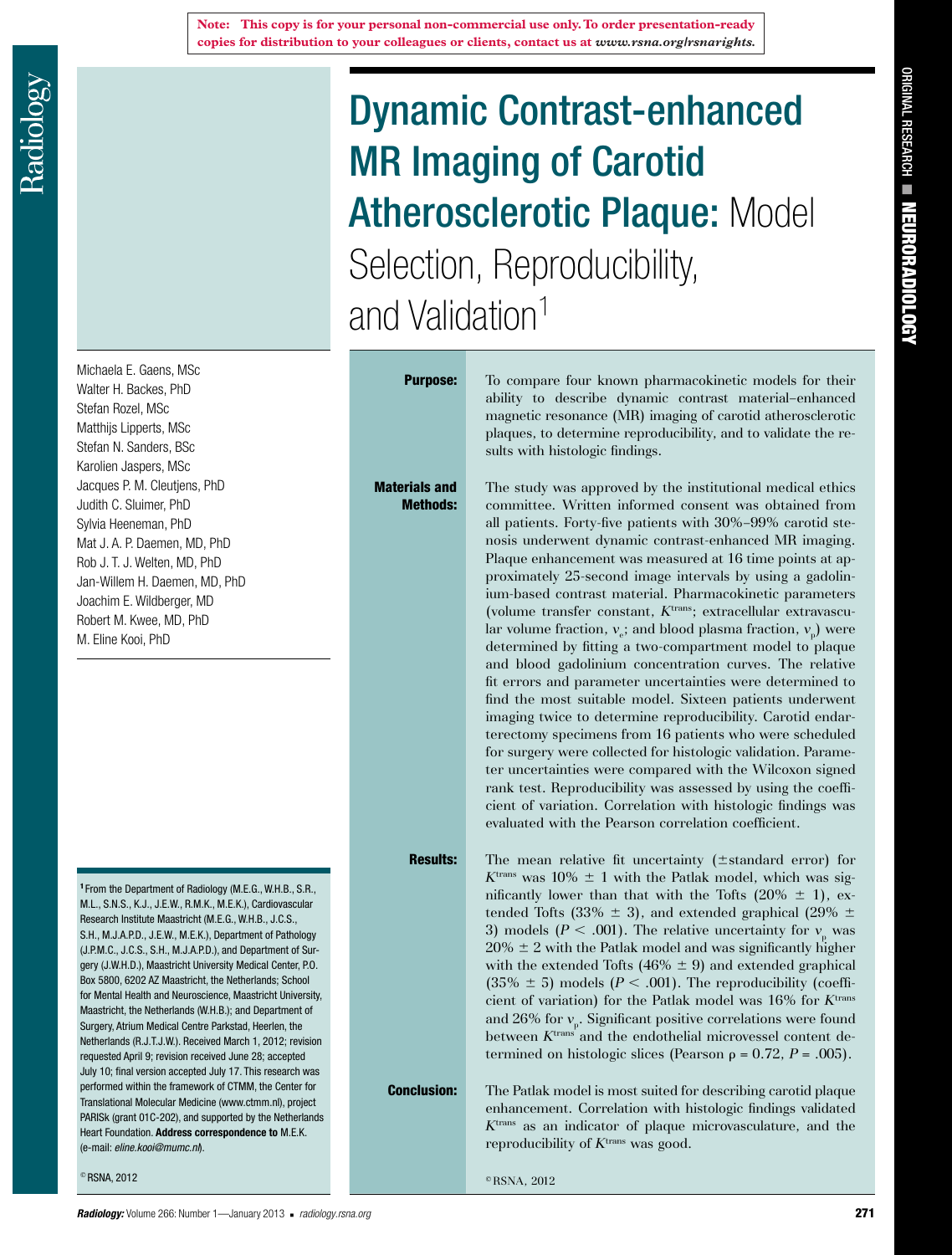Radiology

nnually, 15 million people worldwide suffer from a stroke, resulting in 5 million deaths and leaving 5 million patients permanently disabled (1). Carotid atherosclerosis is an important cause of stroke. The current treatment strategy for patients with carotid atherosclerosis is based on the degree of stenosis and the presence of clinical symptoms. Large trials have shown that carotid endarterectomy (CEA) is highly beneficial for reducing the risk of recurrent stroke in symptomatic patients with 70%–99% stenosis and marginally beneficial in symptomatic patients with ipsilateral 50%–99% carotid stenosis (2). Although most of these patients will remain event-free without surgery, a considerable number of patients who are currently not scheduled for CEA will experience a recurrent stroke. This indicates that the degree of stenosis is a poor predictor for future ischemic events. Improved risk stratification beyond the degree of stenosis is thus of great importance.

Vulnerable carotid atherosclerotic plaques are likely to cause ischemic cerebrovascular events (3). An important characteristic of vulnerable plaques is increased macrophage content (4). A high rate of oxygen consumption by plaque macrophages causes hypoxia within the

# Advances in Knowledge

- $\blacksquare$  The volume transfer constant *K*tran*<sup>s</sup>* in carotid atherosclerotic plaques can be reproducibly determined, with a coefficient of variation of 16%.
- $\blacksquare$  <br> The volume transfer constant *K*trans showed a positive correlation with the endothelial microvessel content in histologic slices obtained in patients who underwent carotid endarterectomy (Pearson  $\rho = 0.72$ ,  $P =$ .005).
- The Patlak model is most suited to describe dynamic contrast material–enhanced MR imaging of carotid plaques and is preferable to the Tofts, extended Tofts, and extended graphical models for the protocol used.

plaque, which is a trigger to increase plaque microvasculature (5). Erythrocytes can enter the plaque through these newly formed leaky microvessels, and this is thought to cause intraplaque hemorrhage and subsequent plaque destabilization (6,7). Microvessel density and permeability can be determined noninvasively with dynamic contrast material–enhanced magnetic resonance (MR) imaging (8–11). In dynamic contrast-enhanced MR imaging, the tissue enhancement–time curve after intravenous injection of a bolus of contrast material is measured to estimate pharmacokinetic parameters that describe the blood plasma fraction  $(v_p)$ , extracellular extravascular volume fraction  $(v_e)$ , and volume transfer constant (*K*trans), which reflects microvascular flow, permeability, and surface area. Kerwin and colleagues (8–10) performed several dynamic contrast-enhanced MR imaging studies in carotid atherosclerotic plaques and showed correlations between *K*trans and *v*p and microvessel density and macrophage content.

The choice of the pharmacokinetic model has a large effect on the accuracy and precision of pharmacokinetic parameter estimation for dynamic contrast-enhanced MR imaging. It has been shown that choosing the wrong model can lead to large errors in parameter estimation (12). Although Chen et al (13) performed a model comparison based mainly on simulated data, finding the optimal model for dynamic contrast-enhanced MR imaging data of atherosclerotic plaque has not been explored. In addition, reproducibility has yet to be investigated because it is essential for monitoring disease progression and for reliably estimating pharmacokinetic parameters. The purpose of the present study was to

# Implication for Patient Care

 $\blacksquare$  *K*<sup>trans</sup> is a promising parameter with which to identify patients with vulnerable atherosclerotic plaques with increased microvasculature who might benefit from more aggressive treatment (eg, carotid endarterectomy).

compare four known pharmacokinetic models for their ability to describe dynamic contrast-enhanced MR imaging of carotid atherosclerotic plaques, to determine reproducibility, and to validate the results with histologic findings.

# Materials and Methods

# Experimental Methods

*Study population.—*The study was approved by the institutional medical ethics committee. Written informed consent was obtained from all patients. For this prospective study, 29 patients (16 asymptomatic, 13 symptomatic) with 30%–69% carotid stenosis (20 men, nine women; mean age  $\pm$  standard deviation, 69.3 years  $\pm$  6.4) and 16 symptomatic patients with 50%– 99% stenosis scheduled for CEA (14 men, two women; mean age, 68.9 years  $\pm$  7.6) were included between September 2008 and January 2010. Stenosis grades were measured with ultrasonography (14,15). Exclusion criteria were standard contraindications to MR imaging and a renal clearance of less than 30  $mL/min/1.73 m<sup>2</sup>$ . Symptomatic patients had recently  $( $3 \text{ months}$ ) experienced$ 

**Published online before print**

10.1148/radiol.12120499 **Content code:**

**Radiology 2013;** 266:271–279

#### **Abbreviations:**

- CEA = carotid endarterectomy
- $ICC =$  intraclass correlation coefficient
- *K*trans = volume transfer constant
- $v_{\rm e}$  = extracellular extravascular volume fraction
- $VIF = vascular input function$
- $v_{\rm p}$  = blood plasma fraction

#### **Author contributions:**

Guarantor of integrity of entire study, M.E.K.; study concepts/study design or data acquisition or data analysis/interpretation, all authors; manuscript drafting or manuscript revision for important intellectual content, all authors; manuscript final version approval, all authors; literature research, M.E.G., S.R., S.N.S., K.J., J.P.M.C., S.H., R.J.T.J.W., J.E.W., M.E.K.; clinical studies, W.H.B., S.R., R.J.T.J.W., J.W.H.D.; experimental studies, M.L., J.P.M.C., J.C.S., R.J.T.J.W.; statistical analysis, M.E.G., S.R., M.L., S.N.S., K.J., R.J.T.J.W.; and manuscript editing, M.E.G., S.R., J.P.M.C., J.C.S., S.H., M.J.A.P.D., R.J.T.J.W., J.E.W., M.E.K.

Conflicts of interest are listed at the end of this article.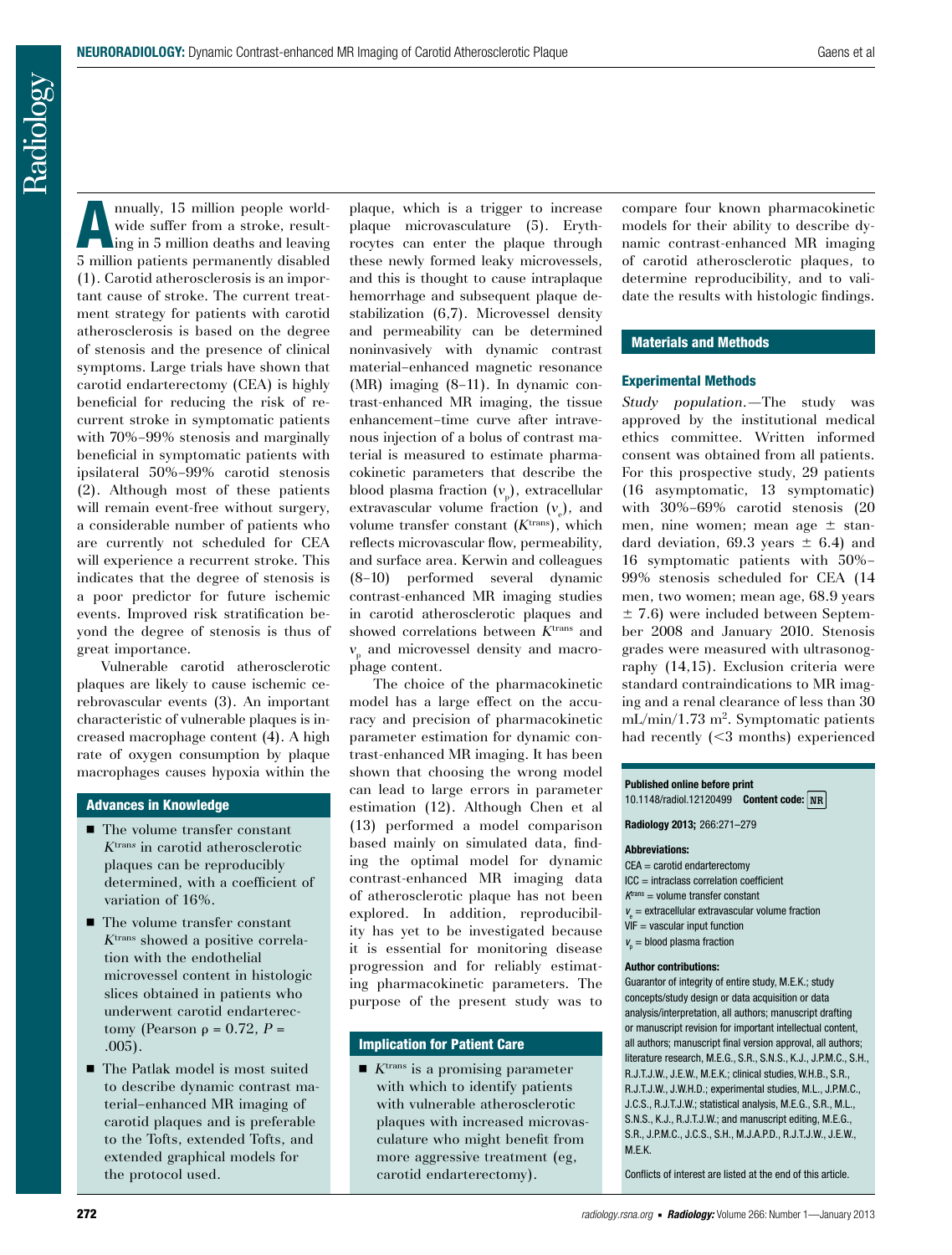Radiology

amaurosis fugax, transient ischemic attack, or minor stroke. Patients undergoing CEA were selected by a vascular neurologist and a vascular surgeon on the basis of stenosis grade, presence of symptoms, time from the last symptomatic event, and sex (16,17). Surgical specimens were collected from these patients during CEA. Sixteen patients (14 men, two women; mean age, 68.4 years  $\pm$  5.4) underwent imaging twice, with a mean of 4.3 days  $\pm$  2.8 between examinations, to determine reproducibility.

*MR imaging protocol.—*MR imaging was performed with a 1.5-T wholebody system (Intera 11.1.4.4; Philips Healthcare, Best, the Netherlands), as previously described (18). A dedicated 47-mm-diameter surface coil (Philips Healthcare) was fixed to the skin at the level of the symptomatic carotid bifurcation. First, the carotid bifurcation was identified with a scout image. The subsequent MR images were centered around the bifurcation. Five MR pulse sequences were used to facilitate delineation of plaque boundaries: *(a)* a three-dimensional T1-weighted turbo field-echo sequence, *(b)* a threedimensional time-of-flight sequence, *(c)* a multisection T2-weighted turbo spinecho sequence, and *(d)* unenhanced and *(e)* contrast material–enhanced two-dimensional T1-weighted turbo spin-echo sequences (double inversionrecovery sequence). The contrast-enhanced T1-weighted turbo spin-echo sequence was performed approximately 7 minutes after injection of 0.1 mmol per kilogram body weight gadopentetate dimeglumine (Magnevist; Bayer Schering Pharma, Berlin, Germany). The field of view was  $100 \times 80$  mm, and the matrix size was  $256 \times 163$ –205.

Dynamic contrast-enhanced MR imaging was performed between acquisition of pre- and postcontrast T1-weighted turbo spin-echo images. The optimal gate delay and width with minimal flow were determined for each patient from phase-contrast quantitative flow measurements by using electrocardiographic triggering. Three-dimensional dynamic contrastenhanced T1-weighted fast field-echo images were acquired by obtaining 10 transverse over-contiguous sections for 16 time frames with a typical separation of 25 seconds (depending on gate width) between frames. Total imaging time was approximately 7 minutes. Contrast material was intravenously injected at the beginning of the third time frame with use of a power injector (Spectris Solaris; Medrad, Warrendale, Pa). Contrast material was injected at a rate of 0.5 mL/sec, followed by injection of a 20-mL saline flush at the same rate. Relevant imaging parameters were as follows: repetition time msec/echo time msec, 12/3; flip angle, 35°; image percentage, 75%; number of signals acquired, one; section thickness, 6.0 mm; overlap, 3.0 mm; field of view,  $100 \times 100$  mm; and matrix size,  $256 \times 256$ . For the patients who underwent CEA, section thickness was decreased to 3.0 mm with an overlap of 1.5 mm and the matrix size was 160  $\times$  160. In addition, a spatial saturation slab at the caudal position parallel to the imaging plane was added to reduce inflow artifacts. For three additional patients with 30%–69% carotid stenosis, higher temporal resolution dynamic contrast-enhanced MR images (sample time, 6 seconds) were acquired with parameters that were identical to those used for the patients who did not undergo surgery, except for matrix size, which was decreased to  $64 \times 64$ .

*Image review.—*Lumen and outer plaque contours were drawn manually by one reader (R.M.K., with 2 years of experience in plaque analysis with MR imaging) with use of dedicated vessel wall analysis software (VesselMASS; Department of Radiology, Leiden University Medical Center, Leiden, the Netherlands). Lumen contours were drawn on time-of-flight images. Care was taken to avoid voxels with partial volume effects. Outer plaque contours were drawn by using a combination of T1-weighted turbo field-echo, T2 weighted turbo spin-echo, and pre- and postcontrast T1-weighted turbo spinecho images, as described previously (18–21). Those contours were copied to the dynamic images. Dynamic contrast-enhanced MR images were shifted manually to correct for small patient movements. Outer plaque contours were corrected to include the adventitial vasa vasorum, which shows hyperenhancement after contrast material administration (Fig 1).

*Histologic and immunohistochemistry examinations.—*Carotid artery specimens were removed during surgery and cut into 3-mm-thick slices, after which they were fixed in formalin for 24 hours. Then, samples were decalcified, processed, embedded in paraffin,



Figure 1: *A–C*, Dynamic contrast-enhanced MR images obtained, *A*, before contrast material administration, *B*, 2 minutes after injection, and *C*, 6 minutes after injection. Arrow = jugular vein. *D*, T1-weighted turbo field-echo image for anatomic reference. Tissue response function is determined in region between outer plaque contour and inner lumen contour in the carotid internal artery.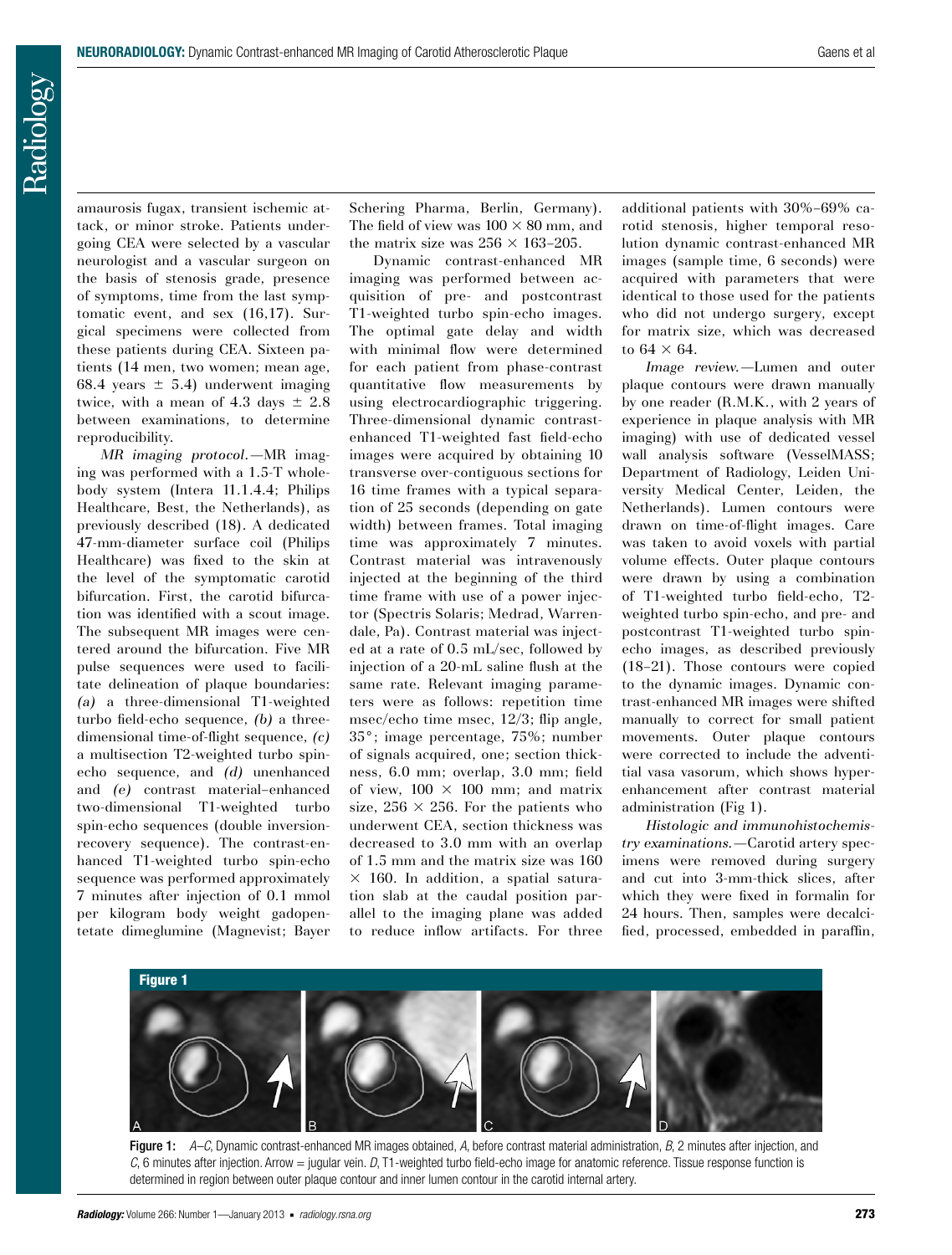cut into 4-µm-thick (transverse) slices, and stained with hematoxylin-eosin. Plaque microvasculature was detected with immunohistochemistry by using a cocktail of primary antibodies against CD31 (1:40 clone JC70A; Dako North America, Carpinteria, Calif) and CD34 (1:200 clone Qbend; Monosan, Uden, the Netherlands).

Cross-sections were deparaffinized and dehydrated. For antigen retrieval, slides were heated in Tris-HCl with 1 mmol/L ethylenediaminetetraacetic acid (pH, 8) in a microwave. Slices were incubated with the CD31-CD34 cocktail and subsequently exposed to peroxidase-conjugated secondary immunoglobulins. Peroxidase activity was visualized by using Vector red alkaline phosphatase substrate (Vector Laboratories, Burlingame, Calif) as a chromogen. Slices were counterstained with hematoxylin. Slices incubated without the primary antibody served as negative control and showed no staining.

The histologic slices were coregistered to MR imaging sections on the basis of their longitudinal position relative to the carotid bifurcation. Matching between MR images and histologic slices was verified by comparing plaque morphology and composition (eg, calcifications, intraplaque hemorrhage) of coregistered MR images and histologic slices (R.M.K., with 2 years of experience with plaque analysis). Coregistered MR images and histologic slices that showed no correspondence in plaque morphology or composition were excluded from further data analysis. Plaque microvasculature was assessed on high-spatial-resolution digital images by using morphometric analysis software (QWin V3; Leica, Cambridge, England). The endothelial microvessel area was measured as the cross-sectional CD31-CD34–positive area surrounding a microvessel lumen (M.E.G., with 1 year of experience with immunohistochemical analysis, under supervision of J.C.S., with 10 years of experience with immunohistochemical analysis). Total endothelial microvessel content was calculated by dividing the endothelial microvessel area by the total tissue cross-sectional area.

# Pharmacokinetic Modeling

For the estimation of the pharmacokinetic parameters, we used a two-compartment model previously described by Tofts et al (22,23). The model consists of a plasma compartment and the extracellular extravascular space. Various pharmacokinetic models have been developed that solve this two-compartment model under certain assumptions. The four models that we compared in the present study are described in Table 1.

# Data Analysis

*Mean plaque enhancement.—*Analysis of mean plaque enhancement was performed on two subsequent sections with maximum plaque thickness for the nonsurgery patients and on all evennumbered sections for the patients who underwent CEA. Briefly, gadolinium concentrations were determined from the signal intensity time courses by using the Ernst equation (25), the *r*1 and *r*2 relaxivities, and literature values for  $T_{10}$  and  $T_{20}$  (the T1 and T2 relaxation times of the tissue in the absence of any contrast material) (26).

Curve fitting for the experimental data was performed by using the leastsquares curve-fitting routine lsqcurvefit (Matlab; Mathworks, Natick, Mass) with Gauss-Newton optimization. To exclude nonphysical solutions, the parameters  $v_{\rm e}$  and  $v_{\rm p}$  were constrained to a maximum of 1. Model comparison was performed by averaging the concentration between outer plaque and lumen contours and then fitting the pharmacokinetic model (region of interest–based fitting). In addition, the concentration-time curves were fitted for each vessel wall voxel separately (voxel-wise fitting). This enables generation of *K*trans maps with which to assess plaque heterogeneity. Then, the resulting pharmacokinetic parameters were averaged over all voxels.

*Vascular input function.—*A general vascular input function (VIF) (27,28) was determined from moderate-temporal-resolution images (*n* = 3) with a temporal resolution of 6 seconds. The VIF was determined from a 3-mm-diameter circular region of interest in the center of the jugular vein at the most caudal section. For each high-temporal-resolution VIF, a fit was performed with use of a slightly adapted equation introduced by Parker et al (27), as follows:

$$
C_{\rm p}(t) = \frac{A}{\sigma\sqrt{2\pi}}e^{\frac{-(t-T)^2}{2\sigma^2}} + \frac{\alpha e^{-\beta t}}{1 + e^{-s(t-\tau)}},
$$

where  $A$ ,  $\sigma$ , and  $T$  are the scaling constant, width, and center of the Gaussian, respectively;  $\alpha$  and  $\beta$  the amplitude and decay constant of the exponential function, respectively; and *s* and  $\tau$  the width and center of the sigmoid, respectively. The Parker formula uses a mixture of two Gaussian functions to describe the first and second pass peak of contrast material. Because the second pass peak could not be detected in the present high-temporal-resolution data, one Gaussian function was sufficient to describe the VIF (Fig 2). The VIF used for data analysis was constructed from the average parameters of the three high-temporal-resolution images. The VIF was shifted automatically to align the bolus start with the moment of contrast material administration (beginning of third time point) for each patient individually.

*Determination of model of preference.—*Relative fit errors (*RFE*) were calculated for the entire patient population. Fit errors indicate the ability of each model to describe the data and are calculated as follows:

$$
RFE = \sqrt{\frac{\sum (C_{\rm t, fit} - C_{\rm t})^2}{\sum C_{\rm t}^2}} \cdot 100\%,
$$

where  $C_{\text{t,fit}}$  is the fitted tissue concentration and  $C_{\text{t}}$  the measured tissue concentration at the sampled time points.

The precision at which the model is able to measure pharmacokinetic parameters was examined quantitatively. The relative estimation uncertainties for  $K<sup>trans</sup>$ ,  $v<sub>e</sub>$ , and  $v<sub>p</sub>$  were calculated by using the diagonal elements of the covariance matrix and normalizing to the estimated pharmacokinetic parameters for each fit.

*F* tests were performed to find the model that best fitted the data. Initially, the two-parameter models and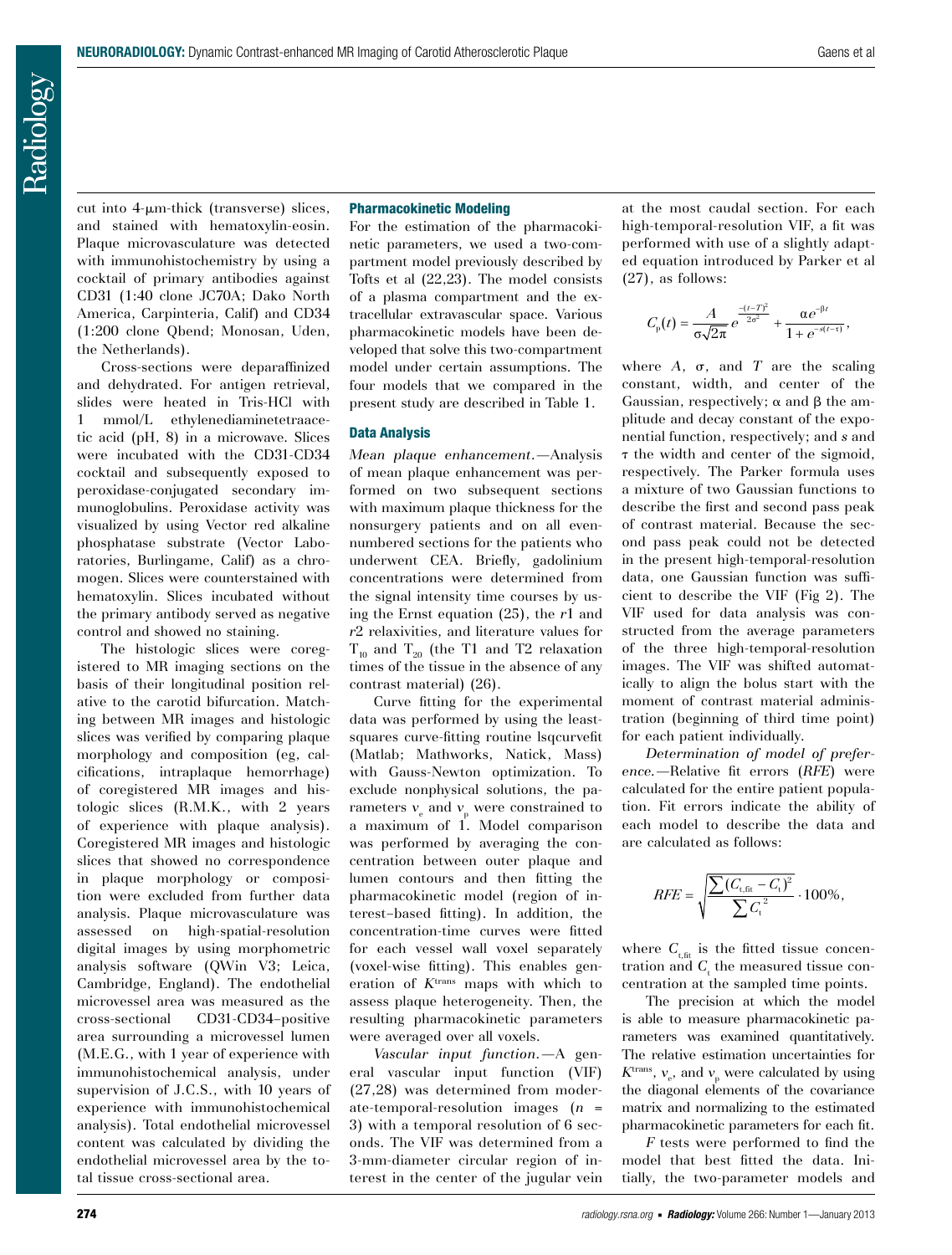#### Table 1

Description of Pharmacokinetic Two-Compartment Model and Model Solutions

| Parameter               | <b>Mathematic Description</b>                                                                                                                                                       | Parameters                                     |
|-------------------------|-------------------------------------------------------------------------------------------------------------------------------------------------------------------------------------|------------------------------------------------|
| Two-compartment model   | $\frac{dC_{e}(t)}{dt} = \frac{K^{\text{trans}}}{V_{e}} [C_{p}(t) - C_{e}(t)]$<br>$C_{\rm t}(t) = V_{\rm p} C_{\rm p}(t) + V_{\rm e} C_{\rm e}(t)$                                   |                                                |
|                         |                                                                                                                                                                                     | .                                              |
| <b>Model solutions</b>  |                                                                                                                                                                                     |                                                |
| Tofts (22,23)           | $C_{\rm t}(t) = K^{\rm trans} \int_0^t C_{\rm p}(\tau) e^{\frac{\Lambda}{V_{\rm e}}(\tau-t)} dt$                                                                                    | K <sup>trans</sup> , V <sub>e</sub>            |
| Extended Tofts (22,23)  | $C_{\rm t}(t) = V_{\rm p} C_{\rm p}(t) + K^{\rm trans} \int_{0}^{t} C_{\rm p}(\tau) e^{\frac{K^{\rm com}}{V_{\rm e}}(\tau-t)} d\tau$                                                | $K^{\text{trans}}, V_{\text{e}}, V_{\text{p}}$ |
| Patlak (24)             | $C_{t}(t) = V_{p} C_{p}(t) + K^{\text{trans}} \int_{0}^{t} C_{p}(\tau) d\tau$                                                                                                       | K <sup>trans</sup> , V <sub>n</sub>            |
| Extended graphical (13) | $C_{\rm t}(t) = V_{\rm p} C_{\rm p}(t) + K^{\rm trans} \int_0^t C_{\rm p}(\tau) d\tau - \frac{K^{\rm trans^2}}{V} \int_0^t \int_0^{\tau_{\rm i}} C_{\rm p}(\tau_2) d\tau_2 d\tau_1$ | K <sup>trans</sup> , $V_e$ , $V_p$             |

Note.— $\mathcal{C}_{_{\!o}}\!(t)$  = extracellular extravascular space contrast material concentration,  $\mathcal{C}_{_{\!o}}\!(t)$  = blood plasma contrast material  $concentration, C<sub>t</sub>(t) = total tissue contrast material concentration.$ 



Figure 2: General VIF (dashed line) determined from three individual VIFs (solid lines) in a region of interest in jugular vein on three high-temporal-resolution images. For each high-temporal-resolution VIF, a fit was performed by using a slightly adapted formula introduced by Parker et al (27). Mean parameters used to construct the general VIF were as follows: scaling constant of Gaussian  $= 0.82$  mmol  $\cdot$  min, center of Gaussian = 1.40 minutes, width of Gaussian = 0.22 minutes, amplitude = 1.14 mmol, decay constant = 0.23 min<sup>-1</sup>, width of sigmoid =  $6.67$  min<sup>-1</sup>, and center of sigmoid =  $1.41$  minutes.

three-parameter models were compared separately to determine which model was better with regard to the relative fit errors. Subsequently, it was investigated whether the expansion to the best three-parameter model brought an improvement. For this, the *F* statistic was calculated according to the extra sum of squares method, as follows:

$$
F_{df_3 - df_2} = \frac{(SS_2 - SS_3)/(df_2 - df_3)}{SS_3 / df_3},
$$

where  $SS_n = \Sigma (C_{t,\text{fitn}} - C_t)^2$  is the sum of squares and  $df$ <sub>n</sub> is the degrees of freedom for the model with *n* parameters.

Uncertainties in the estimation of pharmacokinetic parameters were compared by using the paired Wilcoxon signed rank test with Bonferroni correction for  $K^{\text{trans}}$ ,  $v_e$ , and  $v_p$ .

The pharmacokinetic parameters provided by the different models were compared by calculating the mean relative differences and the Pearson correlation coefficient.  $P < .05$  (two-tailed) was indicative of a significant difference.

*Reproducibility.—*Reproducibility was assessed for all pharmacokinetic models by using voxel-wise fitting. Mean plaque pharmacokinetic parameters were evaluated with Bland-Altman plots (29,30). Reproducibility was assessed quantitatively by using the intraclass correlation coefficient (ICC) (one-way random, single measures) and the coefficient of variation. *K*trans maps were compared qualitatively to assess whether the general spatial distribution of  $K<sup>trans</sup>$  values could be reproduced.

*Correlation with histologic findings.—K*tran*<sup>s</sup>* values and endothelial microvessel content were averaged on plaque level. Correlation between the resulting *K*trans values and the endothelial microvessel content was investigated by using the Pearson correlation coefficient.

#### **Results**

#### General VIF

Figure 2 shows the general VIF based on the three fitted high-temporal-resolution VIFs.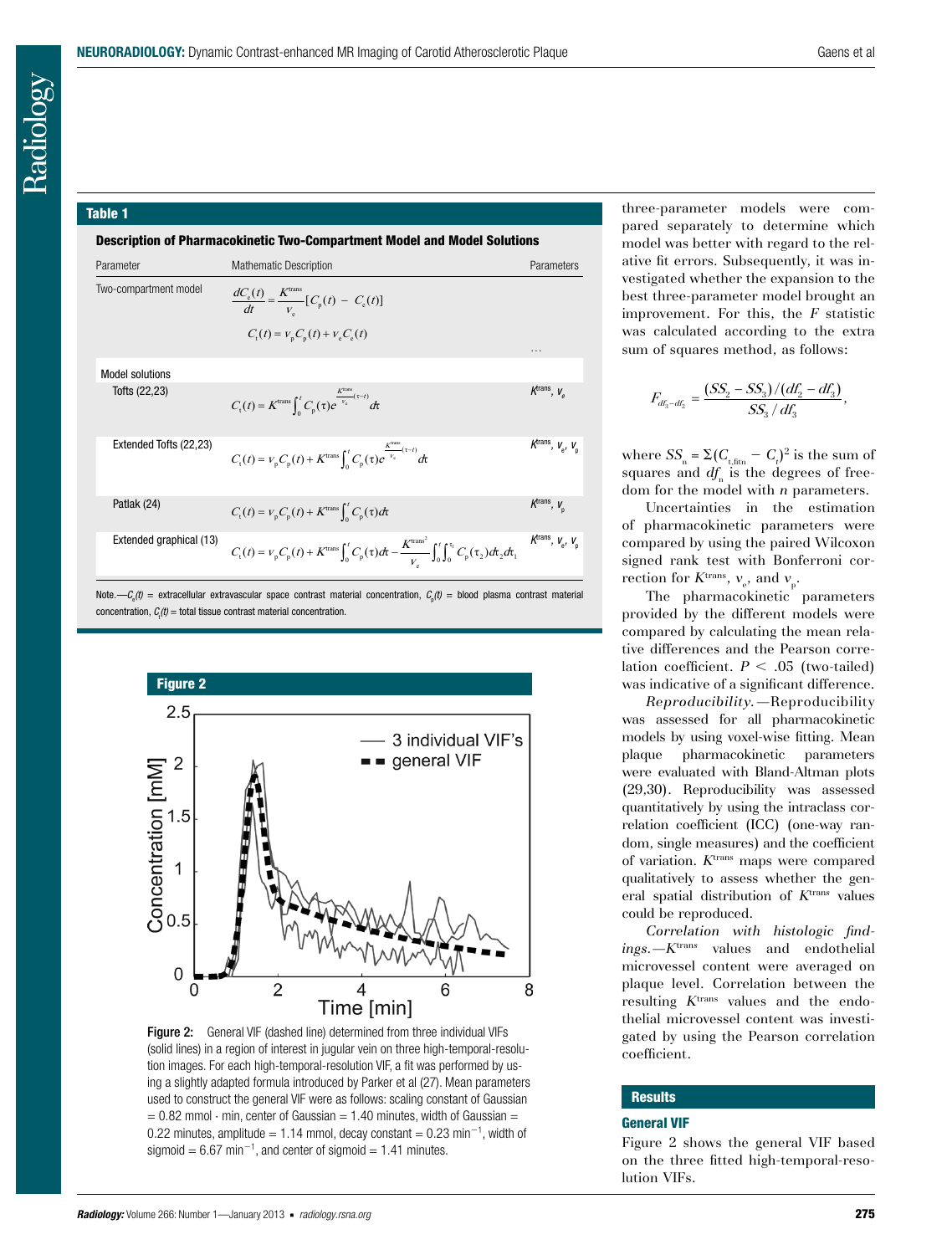# Relative Fit Error and Parameter Uncertainties for the Various Models

Of the 45 patients originally included in this study, two had to be excluded because of insufficient MR image quality caused by severe patient movement. Thus, data from 43 patients were analyzed to determine the model of preference (Table 2).

When we looked at relative fit errors of the two-parameter models, the Patlak model was found to fit the data better than the Tofts model in 35 of the 43 patients ( $P < .05$  for 12 patients). Because there was not one case for which the Tofts model was significantly better than the Patlak model, it was concluded that the Patlak model was the best of the two-parameter models. Looking at the tissue concentration–time curves (Fig 3), this was to be expected because the Tofts model is not able to model the first pass peak of the contrast material. Between the three-parameter models, the extended Tofts model had lower relative fit errors than the extended graphical model for 37 of the 43 patients. However, these differences were only significant in two patients. Expansion from the Patlak to the extended Tofts model brought a significant improvement in fit quality for only 10 of the 43 patients  $(P < .05)$ , whereas a deterioration was observed in 18.

The Patlak model had a significantly lower uncertainty in K<sup>trans</sup> and *v*p compared with the other models (*P*  $\dot{\le}$  .001). Because of the additional parameter, the three-parameter models suffer from higher parameter uncertainties. In particular, the estimation uncertainties in  $v_{\rm e}$  were very high, that is, mean relative uncertainties were more than 100%.

# Comparison of Pharmacokinetic **Parameters**

The pharmacokinetic parameters estimated with the extended Tofts, Patlak, and extended graphical models showed very strong correlations (Pearson  $\rho$  > 0.95 in the pairwise comparisons,  $P \leq$ .001). Correlation of those parameters estimated with the Tofts model versus the other models were moderate

# Table 2

# Relative Fit Errors and Fit Uncertainties for the Four Models

| Parameter              | <b>Tofts Model</b> | Extended Tofts Model     | Patlak Model | <b>Extended Graphical Model</b> |
|------------------------|--------------------|--------------------------|--------------|---------------------------------|
| Relative fit error (%) | $26 \pm 2$         | $19 \pm 1$               | $20 \pm 1$   | $20 \pm 1$                      |
| Uncertainty (%)        |                    |                          |              |                                 |
| Ktrans                 | $20 \pm 1$         | $33 \pm 3$               | $10 \pm 1$   | $29 \pm 3$                      |
| $V_e$                  | $22 \pm 2$         | $(2 \pm 1) \cdot 10^{3}$ | $\cdots$     | $(1 \pm 3) \cdot 10^{2}$        |
| $V_{\rm p}$            | $\cdots$           | $46 \pm 9$               | $20 + 2$     | $35 \pm 5$                      |

Note.—Data are means  $\pm$  standard errors. Note that  $\sf v_{\rm p}$  and  $\sf v_{\rm e}$  are not included in the Tofts and Patlak models, respectively.



Figure 3: Example of plaque concentration–time curve with fits for the four different models. The Tofts model neglects the vascular term and cannot model the first pass peak, which is clearly visible in experimental data  $\Box$ ). *Ext.* = extended.

(Pearson  $\rho = 0.64{\text -}0.66$ ) but still highly significant ( $P < .001$ ). The differences in the mean pharmacokinetic parameters for the extended Tofts and extended graphical models were 4% for *K*trans and less than 10% for  $v_{\rm e}$  and  $v_{\rm p}$ . Relative to the extended Tofts model, the mean *K*trans value was 16% higher for the Tofts model and 27% lower for the Patlak model. The mean value for  $v_{p}$  obtained with the Patlak model was 22% higher than that with the extended Tofts model, and the mean value for  $v_{\rm e}$  obtained with the Tofts model was 36% lower. Because the true pharmacokinetic parameters are unknown, absolute validation is impossible.

# **Reproducibility**

The reproducibility for *K*trans was good for all considered pharmacokinetic models (ICC  $> 0.6$ ;  $P < .05$ ). The ICC was largest for the Patlak model (ICC = 0.79). Significant ICCs for the parameters  $v_{\rm e}$  and  $v_{\rm p}$  could only be found for the Tofts and Patlak models, respectively (Table 3). The ICC for  $v_p$  is largely influenced by one outlier in the data set. When excluding that patient, values largely improved. Bland-Altman plots (not shown) demonstrated that the within-subject difference was not dependent on the mean parameter values.

Qualitative evaluation of *K*trans maps showed global similarities in the *K*trans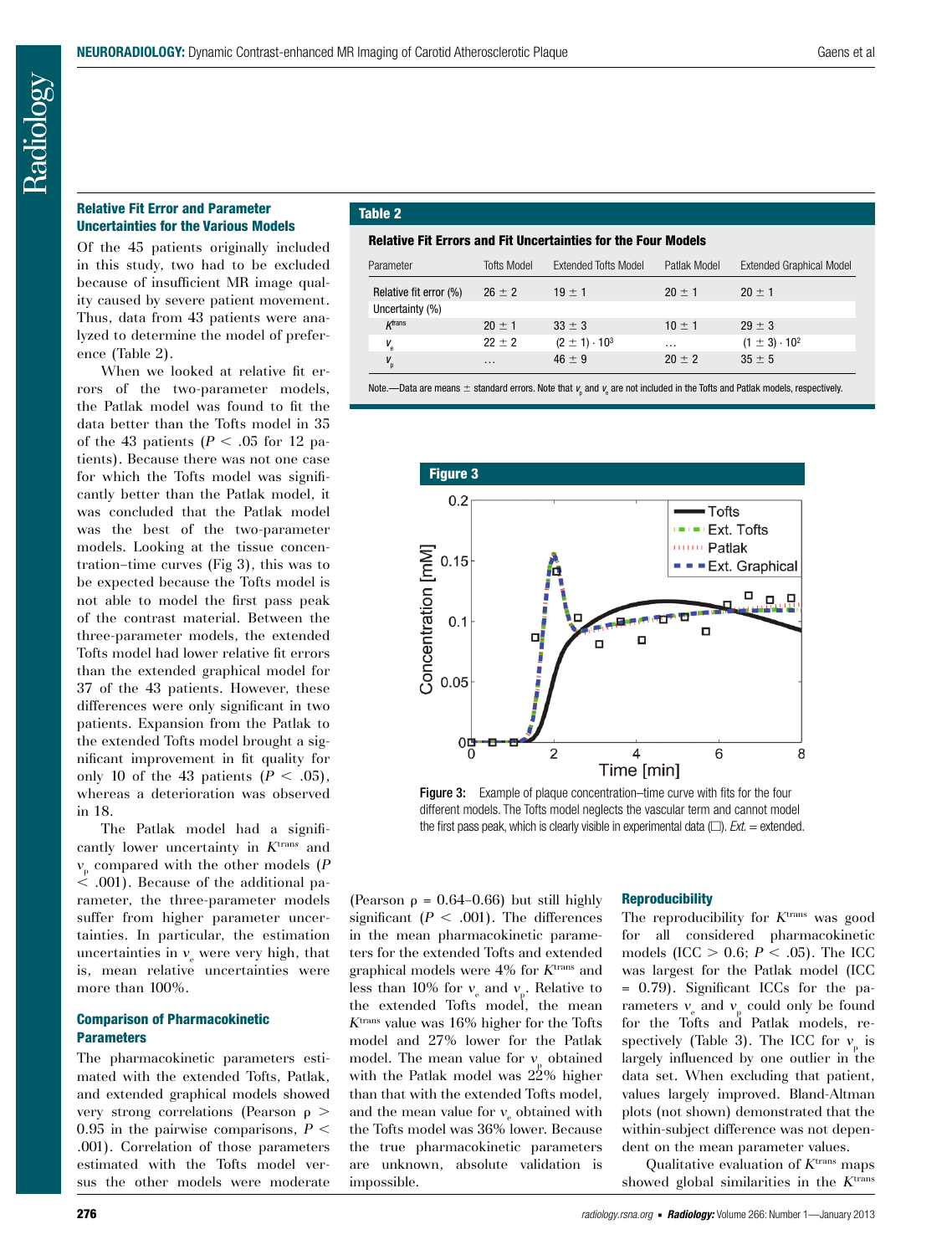#### Table 3

#### Reproducibility of Mean Voxel Pharmacokinetic Parameters

|                           |                | <b>ICC</b>     |          |           | Coefficient of Variation (%) |             |  |
|---------------------------|----------------|----------------|----------|-----------|------------------------------|-------------|--|
| Model                     | <b>K</b> trans |                | V        | $K$ trans | V                            | $V_{\rm e}$ |  |
| <b>Tofts</b>              | $0.62*$        | $\cdots$       | $0.48*$  | 15        | $\cdots$                     | 11          |  |
| <b>Extended Tofts</b>     | $0.65*$        | 0.14(0.17)     | 0.32     | 18        | 44 (40)                      | 12          |  |
| Patlak                    | $0.79*$        | $0.48*(0.65*)$ | $\cdots$ | 16        | 26(19)                       | $\cdots$    |  |
| <b>Extended graphical</b> | $0.71*$        | $0.38(0.53*)$  | 0.27     | 13        | 33(24)                       | 9           |  |

Note.—Values in parentheses were obtained after the exclusion of one outlier.

 $*$  Statistically significant ( $P < .05$ ).



Figure 4: *K*<sup>trans</sup> maps in 70-year-old man. Maps were generated from images obtained 1 week apart. Parametric maps are overlaid on anatomic MR images, and voxel K<sup>trans</sup> values (Patlak model) are color coded from 0 to 0.6 min<sup>-1</sup>. The necrotic core exhibiting low *K*<sup>trans</sup> values at center of plaque, the highly vascularized adventitia at outer rim with high *K*trans values, and another region of higher *K* trans values near inner rim of plaque are clearly reproduced on both images.

#### Table 4

Correlation of *K*trans with Endothelial Microvessel Content for the Four Models

|                                          | Voxel-wise Fitting |        | Region of Interest-based Fitting |        |  |
|------------------------------------------|--------------------|--------|----------------------------------|--------|--|
| Model                                    | Pearson $\rho$     | PValue | Pearson $\rho$                   | PValue |  |
| <b>Tofts</b>                             | 0.31               | .303   | 0.02                             | .941   |  |
| <b>Extended Tofts</b>                    | 0.47               | .109   | $0.74*$                          | .004   |  |
| Patlak                                   | $0.72*$            | .005   | $0.70*$                          | .008   |  |
| Extended graphical                       | $0.65*$            | .015   | $0.69*$                          | .009   |  |
| * Statistically significant correlation. |                    |        |                                  |        |  |

distribution between the images obtained on different days (Fig 4).

#### Correlation with Histologic Findings

Of the 16 patients in whom plaque specimens were acquired, one had to be excluded because of insufficient MR image quality. For another two patients, the histologic slices could not be coregistered reliably to MR images. In the end, a total of 52 slices from 13 patients could be analyzed for correlation with histologic findings. *K*trans showed significant correlation  $(P < .01)$ with the mean endothelial microvessel content for all models except the Tofts model using region of interest–based fitting (Table 4).

# **Discussion**

In the current study, using relative fit errors and uncertainties as criteria, we found that as compared with the Tofts, extended Tofts (22,23), and extended graphical models (13), the Patlak model (24) is most suited to describe dynamic contrast-enhanced MR imaging of carotid plaques. Fit error analysis showed that the Tofts model lacked sufficient parameters for describing plaque enhancement. This result is a reflection of the inability of this model to describe the first-pass plasma peak present in the concentration-time curves. The extended Tofts and extended graphical models both provided good fits to the data, but, when looking at fit uncertainties, it was clear that  $v_{\rm e}$  could not be estimated reliably, which is also reflected in low *K*trans precision because these parameters are interdependent (31). This may also explain the differences in absolute values of *K*trans when introducing additional pharmacokinetic parameters, which is in agreement with previous findings (32). Consequently, fit uncertainties for the three-parameter models were too high to obtain reliable results.

The estimation of  $v_e$  is largely influenced by the total imaging period because it depends on whether significant reflux is present in the tissue response function. The measured curves showed little or no reflux of contrast material for acquisition times of up to 7 minutes, which explains the low precision for  $v_e$ . Longer acquisition times would likely improve precision for  $v_{\rm e}$  estimates (33) but are impractical for a clinical application. The reproducibility was better for  $K^{\text{trans}}$  than for  $v_{\text{p}}$  and  $v_{\text{e}}$ , which could only be reproducibly determined with the respective two-parameter models. This is in line with the higher parameter estimation uncertainties for the three-parameter models.

Strong correlation of K<sup>trans</sup> values with the endothelial microvessel content in histologic slices confirmed that dynamic contrast-enhanced MR imaging is a highly adequate technique with which to assess plaque microvasculature, which is in line with findings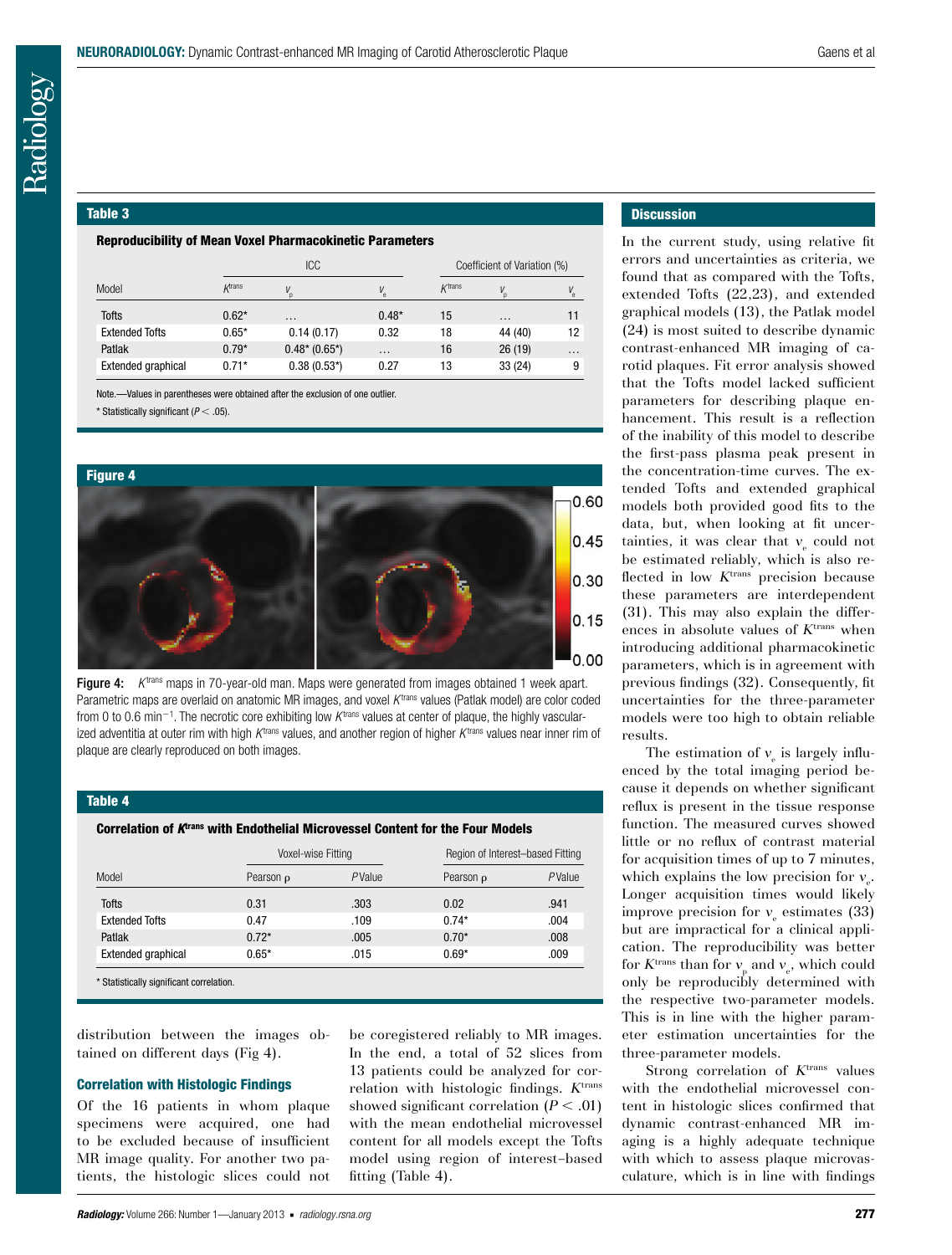Radiology

from previous studies (8,9). The fact that no correlation was found for the Tofts model is not surprising because it was not able to accurately describe the plaque enhancement. The poor correlation for the extended Tofts model using voxel-wise fitting indicates that this model is too complex to be reliably used for voxel-wise fitting. In our study, validation of the parameter  $v_p$  was not feasible because rapid extravasation of the contrast material hindered its accurate estimation.

The amount of plaque microvasculature is thought to be a key aspect of plaque vulnerability (6,7). The information provided by *K*trans is thus promising to identify patients with vulnerable atherosclerotic plaques who might benefit from more aggressive treatment, such as CEA. Furthermore, dynamic contrast-enhanced MR imaging could provide valuable information in the assessment of novel drug therapies intended to prevent plaque angiogenesis and, thus, plaque destabilization.

Previously, injection rates for dynamic contrast-enhanced MR imaging of atherosclerotic plaques of 2 mL/sec have been used (8–10). Because the *K*trans of the vessel wall was expected to be less than  $0.2 \text{ min}^{-1}$ , we used a slow injection rate (0.5 mL/sec), which weakens the requirement of a high temporal resolution and thus provides a possibility to increase the spatial resolution, which is required for a vessel wall. Previously, Aerts et al (34) showed that a higher injection rate is most beneficial for high  $K<sup>trans</sup>$  values ( $>0.2$ )  $min^{-1}$ ), whereas, for low values (<0.2)  $min^{-1}$ , the errors in  $K<sup>trans</sup>$  estimation are much smaller and the injection rate is less critical.

In contrast to our results, Chen et al (13) found their extended graphical model to have some advantages over the Patlak model, both for simulated data and selected in vivo data of carotid plaques with good to excellent image quality. The differing conclusions might be attributed to differences in the experimental protocols (eg, injection rate). Their results show that in the choice between the Patlak and extended graphical model a compromise between sensitivity to bias and noise must be made. In our study, the high parameter uncertainties for the extended graphical model and the absence of reflux in the tissue response function speak in favor of the Patlak model.

Our study has some limitations. Validation of our approach with histologic data was only feasible for patients who underwent CEA. Thus, the correlation with the endothelial microvessel content could only be demonstrated for symptomatic patients with presumably vulnerable plaques and not for the whole patient population. Another limitation is the low temporal resolution of our data, which had to be sacrificed for the high spatial resolution needed for vessel wall imaging. Technical improvements leading to a better temporal resolution would improve parameter estimation, especially with regard to  $v_p$ . Furthermore, the initial section thickness was relatively large (6 mm). It was reduced to 3 mm for the patients who underwent CEA owing to advancement of knowledge during the study, improving spatial localization.

The Patlak model is more suitable than the Tofts, extended Tofts, and extended graphical models for describing the presented dynamic contrast-enhanced MR imaging data of atherosclerotic plaques in a clinical setting, and the parameter *K*trans provides valuable information about the plaque microvasculature and can be reproducibly determined. Prospective clinical studies are warranted to assess the value of dynamic contrast-enhanced MR imaging in the prediction of cerebrovascular ischemic events.

**Acknowledgments:** The authors thank Raf van Hoof, MSc (Department of Radiology, Maastricht University Medical Center), for his help with data processing and Anique Janssen-Vrehen, BSc, and Clairy Dinjens, MD (Department of Pathology, Maastricht University Medical Center), for histologic processing.

**Disclosures of Conflicts of Interest: M.E.G.** Financial activities related to the present article: institution received a grant from the Center for Translational Molecular Medicine. Financial activities not related to the present article: none to disclose. Other relationships: none to disclose. **W.H.B.** Financial activities related to the present article: institution received a grant from the Center for Translational Molecular Medicine. Financial activities not related to the present article: none to disclose. Other relationships: none to disclose. **S.R.** No conflicts of interest to disclose. **M.L.** No relevant conflicts of interest to disclose. **S.N.S.** Financial activities related to the present article: institution received a grant from the Center for Translational Molecular Medicine. Financial activities not related to the present article: none to disclose. Other relationships: none to disclose. **K.J.** No relevant conflicts of interest to disclose. **J.P.M.C.** Financial activities related to the present article: institution received a grant from the Center for Translational Molecular Medicine. Financial activities not related to the present article: none to disclose. Other relationships: none to disclose. **J.C.S.** Financial activities related to the present article: institution received a grant from the Center for Translational Molecular Medicine. Financial activities not related to the present article: none to disclose. Other relationships: none to disclose. **S.H.** Financial activities related to the present article: institution received a grant from the Center for Translational Molecular Medicine. Financial activities not related to the present article: none to disclose. Other relationships: none to disclose. **M.J.A.P.D.** Financial activities related to the present article: institution received a grant from the Center for Translational Molecular Medicine. Financial activities not related to the present article: none to disclose. Other relationships: none to disclose. **R.J.T.J.W.** No relevant conflicts of interest to disclose. **J.W.H.D.** No relevant conflicts of interest to disclose. **J.E.W.** Financial activities related to the present article: none to disclose. Financial activities not related to the present article: institution has a grant or grant pending with Siemens, Philips, GE Healthcare, Bracco, and Bayer; receives payment for lectures including service on speakers bureaus from Siemens, GE Healthcare, Bayer, and Boston Scientific; institution receives payment for lectures including speakers bureaus from Siemens, GE Healthcare, Bayer, and Boston Scientific; receives payment for development of educational presentations from Bayer. Other relationships: none to disclose. **R.M.K.** No relevant conflicts of interest to disclose. **M.E.K.** Financial activities related to the present article: institution received a grant from the Center for Translational Molecular Medicine. Financial activities not related to the present article: none to disclose. Other relationships: none to disclose.

# **References**

- 1. Mackay J, Mensah GA. Atlas of heart disease and stroke. Geneva, Switzerland: World Health Organization, 2004.
- 2. Chaturvedi S, Bruno A, Feasby T, et al. Carotid endarterectomy: an evidence-based review— report of the Therapeutics and Technology Assessment Subcommittee of the American Academy of Neurology. Neurology 2005;65(6):794–801.